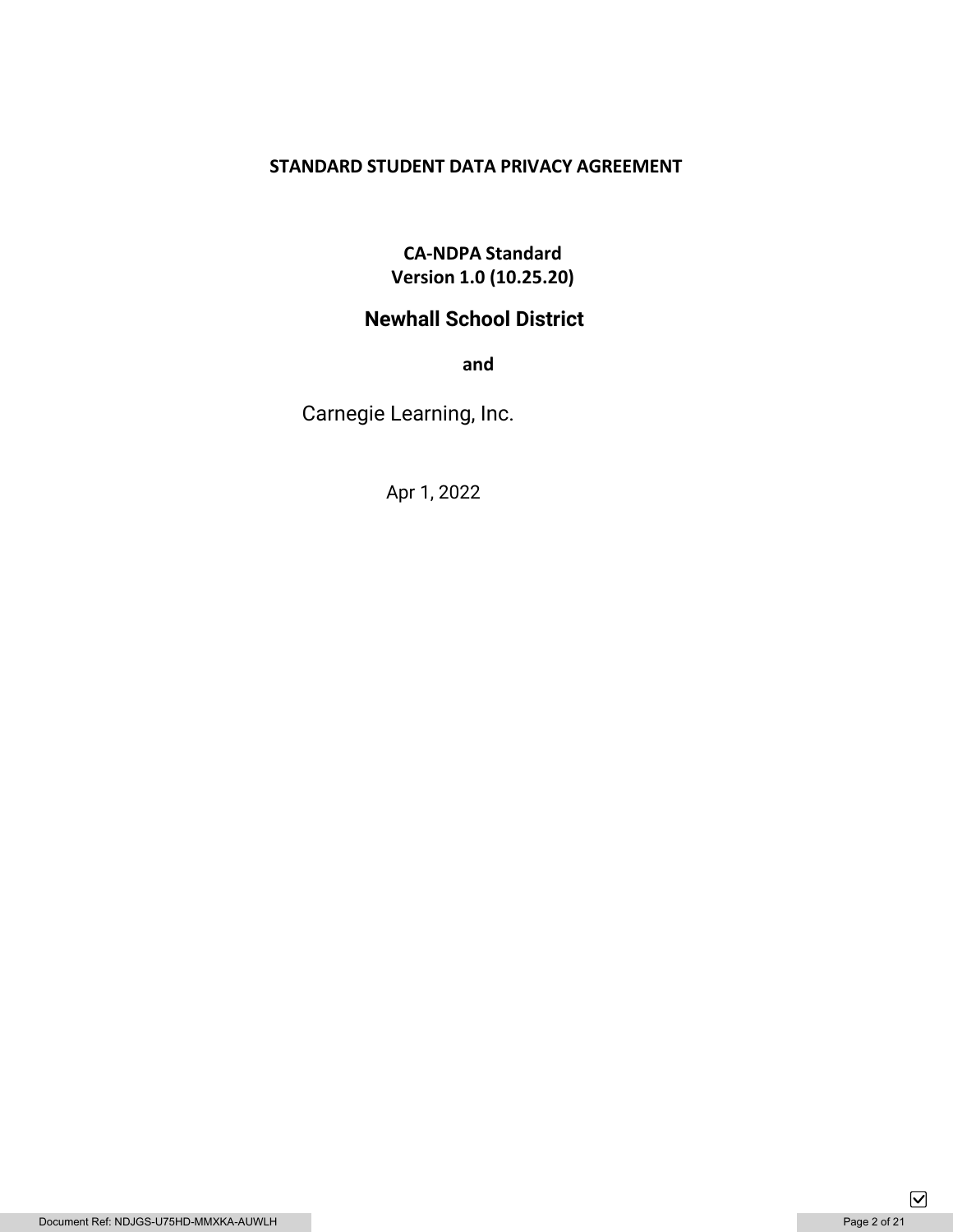This Student Data Privacy Agreement ("**DPA**") is entered into on the date of full execution (the "**Effective Date**") and is entered into by and between:

**Newhall School District 25375 Orchard Village RD STE 200 Valencia California 91355** (the "**Local Education Agency**" or "**LEA**") and

Carnegie Learning, Inc. **602 and Street, Pittsburgh, PA 15219** (Carnegie Learning, Inc. (the "**Provider**").

**WHEREAS**, the Provider is providing educational or digital services to LEA.

**WHEREAS**, the Provider and LEA recognize the need to protect personally identifiable student information and other regulated data exchanged between them as required by applicable laws and regulations, such as the Family Educational Rights and Privacy Act ("**FERPA**") at 20 U.S.C. § 1232g (34 CFR Part 99);

the Children's Online Privacy Protection Act ("COPPA") at 15 U.S.C. § 6501-6506 (16 CFR Part 312), applicable state privacy laws and regulations

### and

**WHEREAS**, the Provider and LEA desire to enter into this DPA for the purpose of establishing their respective obligations and duties in order to comply with applicable laws and regulations.

**NOW THEREFORE**, for good and valuable consideration, LEA and Provider agree as follows:

1. A description of the Services to be provided, the categories of Student Data that may be provided by LEA to Provider, and other information specific to this DPA are contained in the Standard Clauses hereto.

## 2. **Special Provisions.** *Check if Required*

 If checked, the Supplemental State Terms and attached hereto as **Exhibit "G"** are hereby incorporated by reference into this DPA in their entirety.

If Checked, the Provider, has signed **Exhibit "E"** to the Standard Clauses, otherwise known as General Offer of Privacy Terms

- 3. In the event of a conflict between the SDPC Standard Clauses, the State or Special Provisions will control. In the event there is conflict between the terms of the DPA and any other writing, including, but not limited to the Service Agreement and Provider Terms of Service or Privacy Policy the terms of this DPA shall control.
- 4. This DPA shall stay in effect for three years. Exhibit E will expire 3 years from the date the original DPA was signed.
- 5. The services to be provided by Provider to LEA pursuant to this DPA are detailed in **Exhibit "A"** (the "**Services**").
- 6. **Notices**. All notices or other communication required or permitted to be given hereunder may be given via e-mail transmission, or first-class mail, sent to the designated representatives below.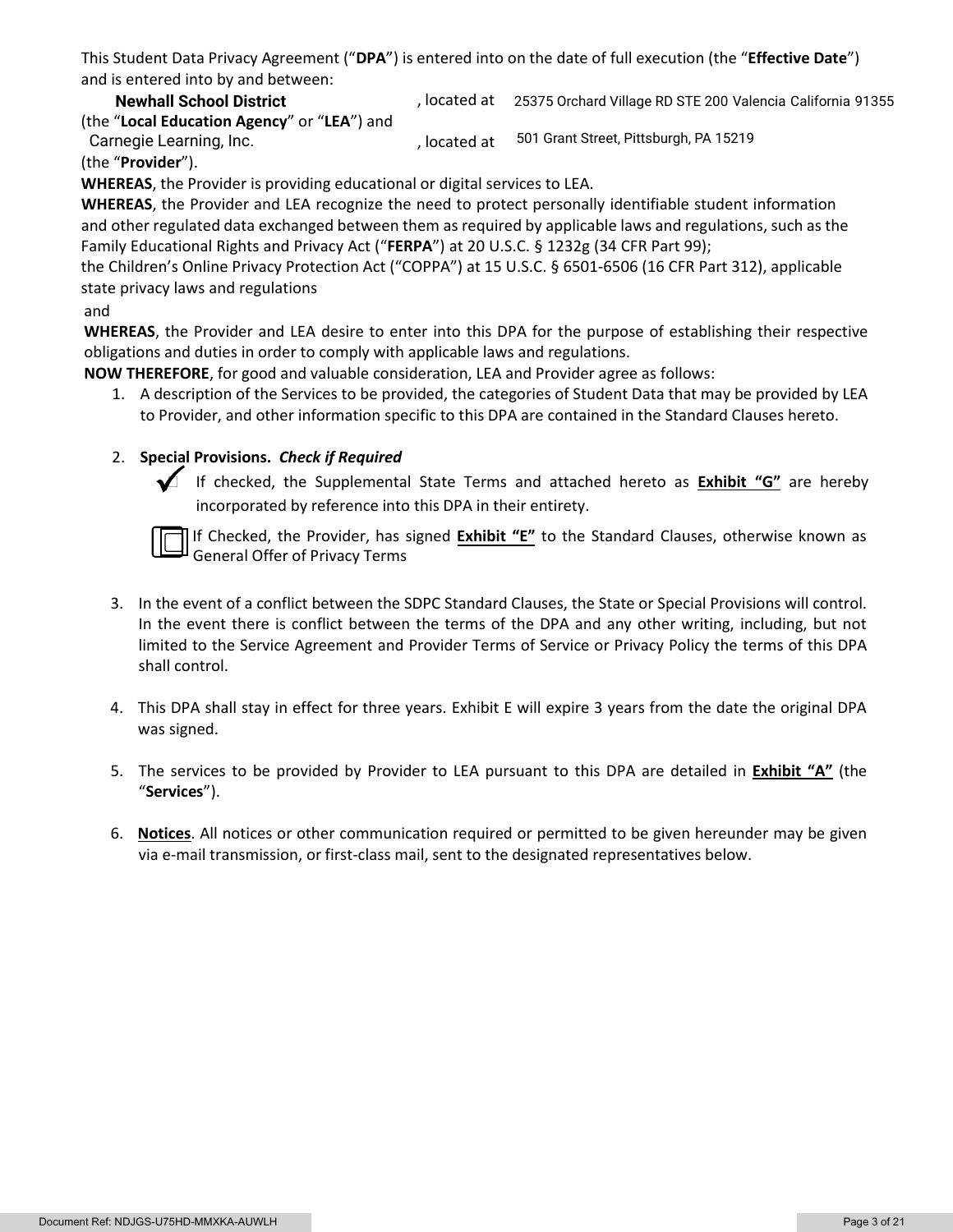|      | The designated representative for the LEA for this DPA is:                                                        |                                                                           |  |  |  |
|------|-------------------------------------------------------------------------------------------------------------------|---------------------------------------------------------------------------|--|--|--|
|      |                                                                                                                   | Name:Sheri Staszewski Title: Assistant Superintendent - Business Services |  |  |  |
|      | Address: 25375 Orchard Village RD STE 200 Valencia California 91355 [1986] [1986] [1986] Address: 25375 Orchard   |                                                                           |  |  |  |
|      | Phone: (661) 291-4167 [Email: sstaszewski@newhallsd.com                                                           |                                                                           |  |  |  |
|      | The designated representative for the Provider for this DPA is:                                                   |                                                                           |  |  |  |
|      |                                                                                                                   |                                                                           |  |  |  |
|      | Address: 501 Grant Street, Pittsburgh, PA 15219                                                                   |                                                                           |  |  |  |
|      |                                                                                                                   |                                                                           |  |  |  |
| LEA: | IN WITNESS WHEREOF, LEA and Provider execute this DPA as of the Effective Date.<br><b>Newhall School District</b> |                                                                           |  |  |  |
|      |                                                                                                                   | Date: 04-18-2022                                                          |  |  |  |
|      | Printed Name: SheriStaszewski Title/Position: Assistant Superintendent -                                          |                                                                           |  |  |  |
|      |                                                                                                                   | <b>Business Services</b>                                                  |  |  |  |
|      | PROVIDER: Carnegie Learning, Inc.                                                                                 |                                                                           |  |  |  |
|      | By: Peter LaCasse                                                                                                 | 04-06-2022                                                                |  |  |  |
|      | Printed Name: Peter LaCasse CSO CSO CSO CSO CSO COMPUTER CSO                                                      |                                                                           |  |  |  |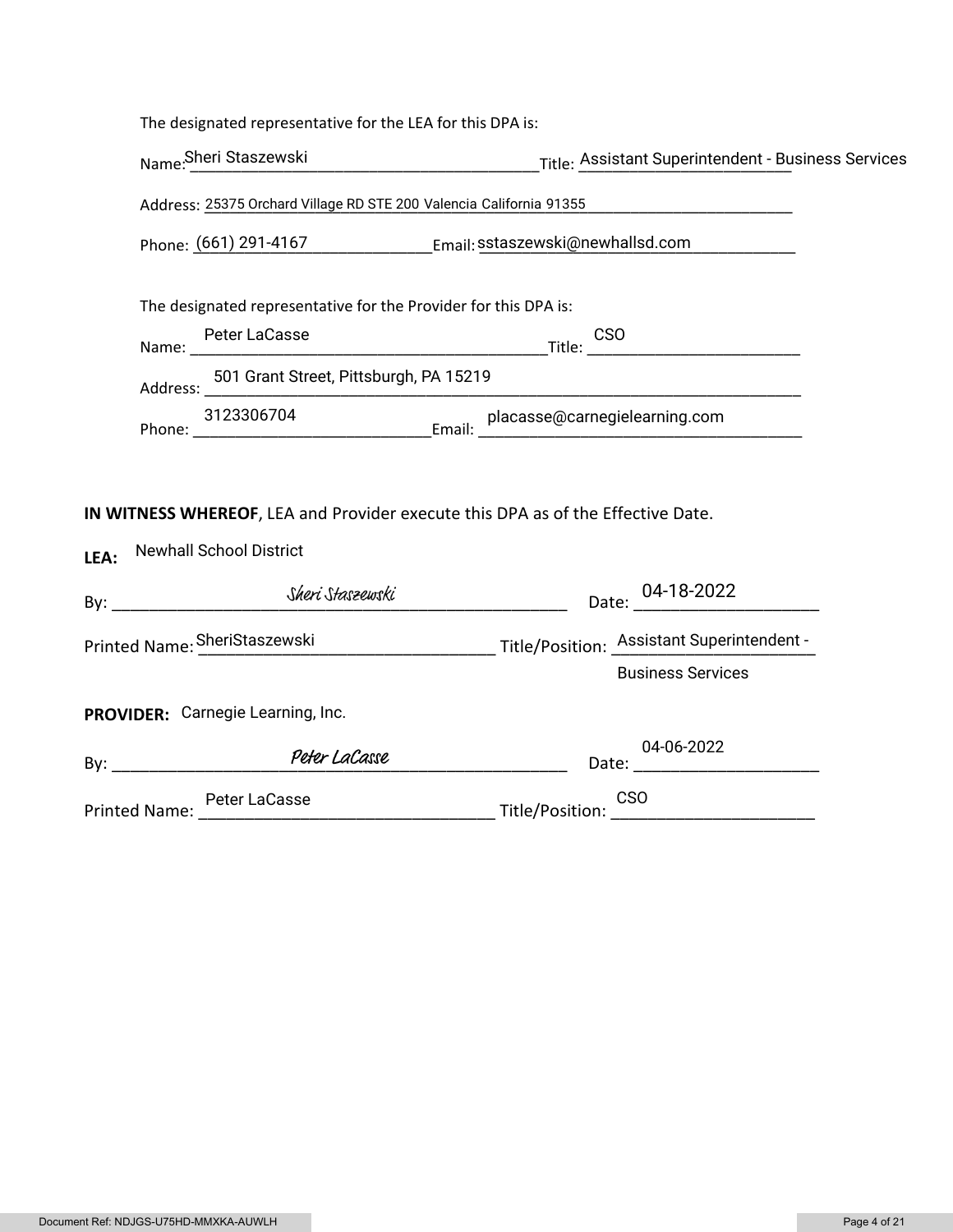#### **STANDARD CLAUSES**

Version 3.0

#### **ARTICLE I: PURPOSE AND SCOPE**

- **1. Purpose of DPA**. The purpose of this DPA is to describe the duties and responsibilities to protect Student Data including compliance with all applicable federal, state, and local privacy laws, rules, and regulations, all as may be amended from time to time. In performing these services, the Provider shall be considered a School Official with a legitimate educational interest, and performing services otherwise provided by the LEA. Provider shall be under the direct control and supervision of the LEA, with respect to its use of Student Data
- **2. Student Data to Be Provided**. In order to perform the Services described above, LEA shall provide Student Data as identified in the Schedule of Data, attached hereto as **Exhibit "B"**.
- **3. DPA Definitions**. The definition of terms used in this DPA is found in **Exhibit "C".** In the event of a conflict, definitions used in this DPA shall prevail over terms used in any other writing, including, but not limited to the Service Agreement, Terms of Service, Privacy Policies etc.

### **ARTICLE II: DATA OWNERSHIP AND AUTHORIZED ACCESS**

- **1. Student Data Property of LEA**. All Student Data transmitted to the Provider pursuant to the Service Agreement is and will continue to be the property of and under the control of the LEA. The Provider further acknowledges and agrees that all copies of such Student Data transmitted to the Provider, including any modifications or additions or any portion thereof from any source, are subject to the provisions of this DPA in the same manner as the original Student Data. The Parties agree that as between them, all rights, including all intellectual property rights in and to Student Data contemplated per the Service Agreement, shall remain the exclusive property of the LEA. For the purposes of FERPA, the Provider shall be considered a School Official, under the control and direction of the LEA as it pertains to the use of Student Data, notwithstanding the above.
- **2. Parent Access**. To the extent required by law the LEA shall establish reasonable procedures by which a parent, legal guardian, or eligible student may review Education Records and/or Student Data correct erroneous information, and procedures for the transfer of student-generated content to a personal account, consistent with the functionality of services. Provider shall respond in a reasonably timely manner (and no later than forty five (45) days from the date of the request or pursuant to the time frame required under state law for an LEA to respond to a parent or student, whichever is sooner) to the LEA's request for Student Data in a student's records held by the Provider to view or correct as necessary. In the event that a parent of a student or other individual contacts the Provider to review any of the Student Data accessed pursuant to the Services, the Provider shall refer the parent or individual to the LEA, who will follow the necessary and proper procedures regarding the requested information.
- **3. Separate Account**. If Student-Generated Content is stored or maintained by the Provider, Provider shall, at the request of the LEA, transfer, or provide a mechanism for the LEA to transfer, said Student-Generated Content to a separate account created by the student.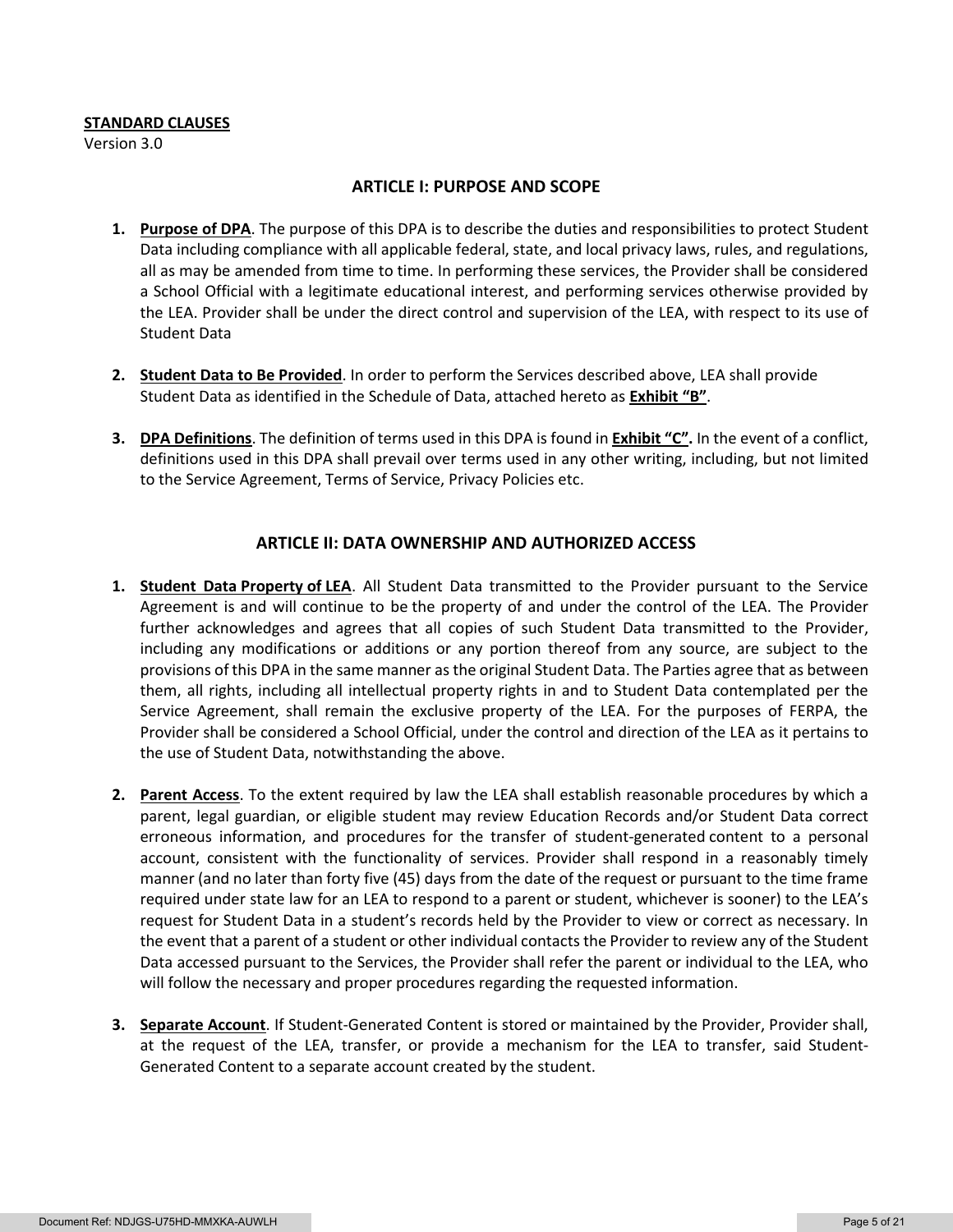- **4. Law Enforcement Requests**. Should law enforcement or other government entities ("Requesting Party(ies)") contact Provider with a request for Student Data held by the Provider pursuant to the Services, the Provider shall notify the LEA in advance of a compelled disclosure to the Requesting Party, unless lawfully directed by the Requesting Party not to inform the LEA of the request.
- **5. Subprocessors**. Provider shall enter into written agreements with all Subprocessors performing functions for the Provider in order for the Provider to provide the Services pursuant to the Service Agreement, whereby the Subprocessors agree to protect Student Data in a manner no less stringent than the terms of this DPA.

### **ARTICLE III: DUTIES OF LEA**

- **1. Provide Data in Compliance with Applicable Laws**. LEA shall provide Student Data for the purposes of obtaining the Services in compliance with all applicable federal, state, and local privacy laws, rules, and regulations, all as may be amended from time to time.
- **2. Annual Notification of Rights**. If the LEA has a policy of disclosing Education Rrecords and/or Student Data under FERPA (34 CFR § 99.31(a)(1)), LEA shall include a specification of criteria for determining who constitutes a school official and what constitutes a legitimate educational interest in its annual notification of rights.
- **3. Reasonable Precautions**. LEA shall take reasonable precautions to secure usernames, passwords, and any other means of gaining access to the services and hosted Student Data.
- **4. Unauthorized Access Notification**. LEA shall notify Provider promptly of any known unauthorized access. LEA will assist Provider in any efforts by Provider to investigate and respond to any unauthorized access.

### **ARTICLE IV: DUTIES OF PROVIDER**

- **1. Privacy Compliance**. The Provider shall comply with all applicable federal, state, and local laws, rules, and regulations pertaining to Student Data privacy and security, all as may be amended from time to time.
- **2. Authorized Use**. The Student Data shared pursuant to the Service Agreement, including persistent unique identifiers, shall be used for no purpose other than the Services outlined in Exhibit A or stated in the Service Agreement and/or otherwise authorized under the statutes referred to herein this DPA.
- **3. Provider Employee Obligation**. Provider shall require all of Provider's employees and agents who have access to Student Data to comply with all applicable provisions of this DPA with respect to the Student Data shared under the Service Agreement. Provider agrees to require and maintain an appropriate confidentiality agreement from each employee or agent with access to Student Data pursuant to the Service Agreement.
- **4. No Disclosure**. Provider acknowledges and agrees that it shall not make any re-disclosure of any Student Data or any portion thereof, including without limitation, user content or other non-public information and/or personally identifiable information contained in the Student Data other than as directed or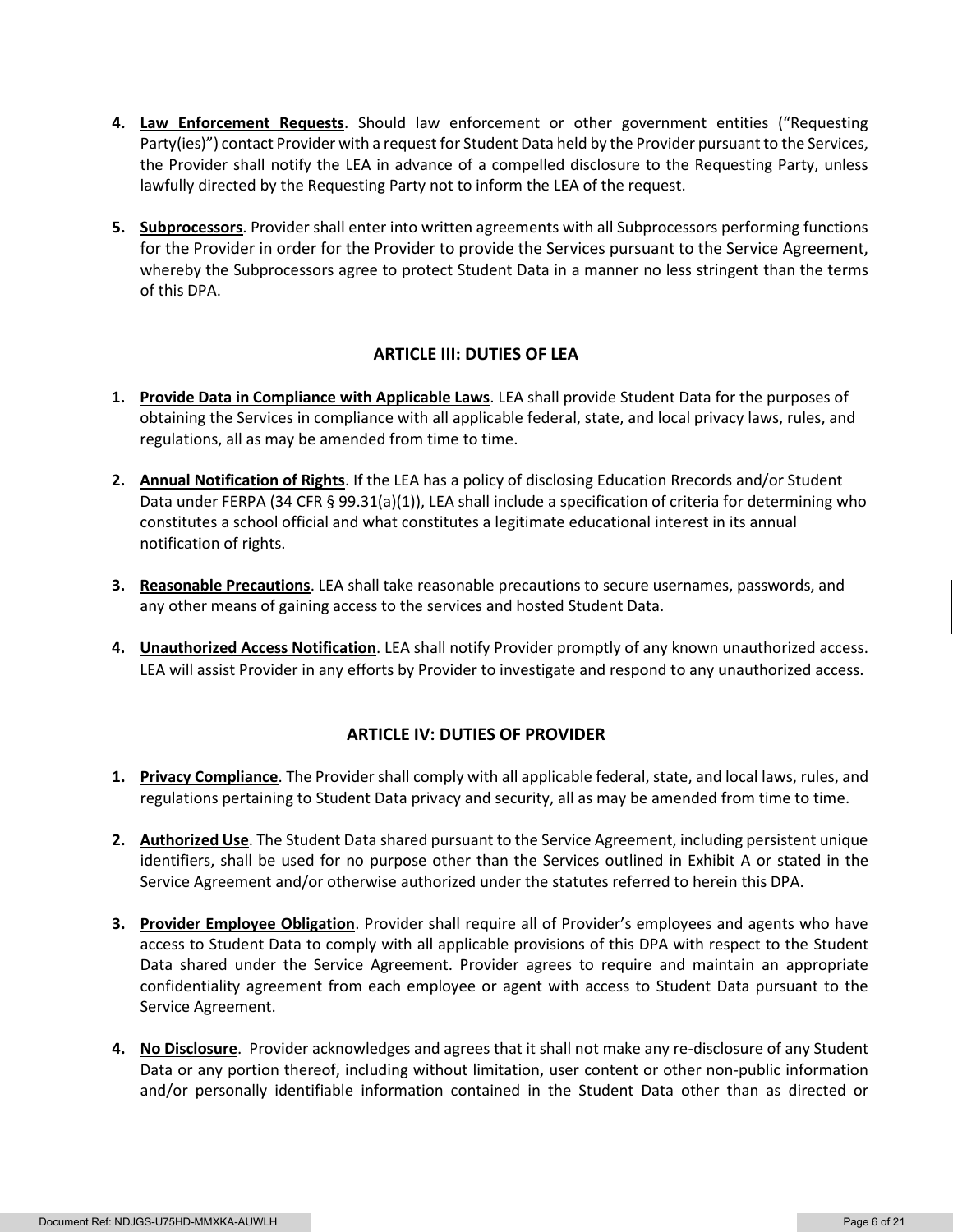permitted by the LEA or this DPA. This prohibition against disclosure shall not apply to aggregate summaries of De-Identified information, Student Data disclosed pursuant to a lawfully issued subpoena or other legal process, or to subprocessors performing services on behalf of the Provider pursuant to this DPA. Provider will not Sell Student Data to any third party.

- **5. De-Identified Data**: Provider agrees not to attempt to re-identify de-identified Student Data. De-Identified Data may be used by the Provider for those purposes allowed under FERPA and the following purposes: (1) assisting the LEA or other governmental agencies in conducting research and other studies; and (2) research and development of the Provider's educational sites, services, or applications, and to demonstrate the effectiveness of the Services; and (3) for adaptive learning purpose and for customized student learning. Provider's use of De-Identified Data shall survive termination of this DPA or any request by LEA to return or destroy Student Data. Except for Subprocessors, Provider agrees not to transfer deidentified Student Data to any party unless (a) that party agrees in writing not to attempt re-identification, and (b) prior written notice has been given to the LEA who has provided prior written consent for such transfer. Prior to publishing any document that names the LEA explicitly or indirectly, the Provider shall obtain the LEA's written approval of the manner in which de-identified data is presented.
- **6. Disposition of Data**. Upon written request from the LEA, Provider shall dispose of or provide a mechanism for the LEA to transfer Student Data obtained under the Service Agreement, within sixty (60) days of the date of said request and according to a schedule and procedure as the Parties may reasonably agree. Upon termination of this DPA, if no written request from the LEA is received, Provider shall dispose of all Student Data after providing the LEA with reasonable prior notice. The duty to dispose of Student Data shall not extend to Student Data that had been De-Identified or placed in a separate student account pursuant to section II 3. The LEA may employ a "Directive for Disposition of Data" form, a copy of which is attached hereto as **Exhibit "D"**. If the LEA and Provider employ Exhibit "D," no further written request or notice is required on the part of either party prior to the disposition of Student Data described in Exhibit  $"D.$
- **7. Advertising Limitations.** Provider is prohibited from using, disclosing, or selling Student Data to (a) inform, influence, or enable Targeted Advertising; or (b) develop a profile of a student, family member/guardian or group, for any purpose other than providing the Service to LEA. This section does not prohibit Provider from using Student Data (i) for adaptive learning or customized student learning (including generating personalized learning recommendations); or (ii) to make product recommendations to teachers or LEA employees; or (iii) to notify account holders about new education product updates, features, or services or from otherwise using Student Data as permitted in this DPA and its accompanying exhibits

### **ARTICLE V: DATA PROVISIONS**

- **1. Data Storage**. Where required by applicable law, Student Data shall be stored within the United States. Upon request of the LEA, Provider will provide a list of the locations where Student Data is stored.
- **2. Audits.** No more than once a year, or following unauthorized access, upon receipt of a written request from the LEA with at least ten (10) business days' notice and upon the execution of an appropriate confidentiality agreement, the Provider will allow the LEA to audit the security and privacy measures that are in place to ensure protection of Student Data or any portion thereof as it pertains to the delivery of services to the LEA . The Provider will cooperate reasonably with the LEA and any local, state, or federal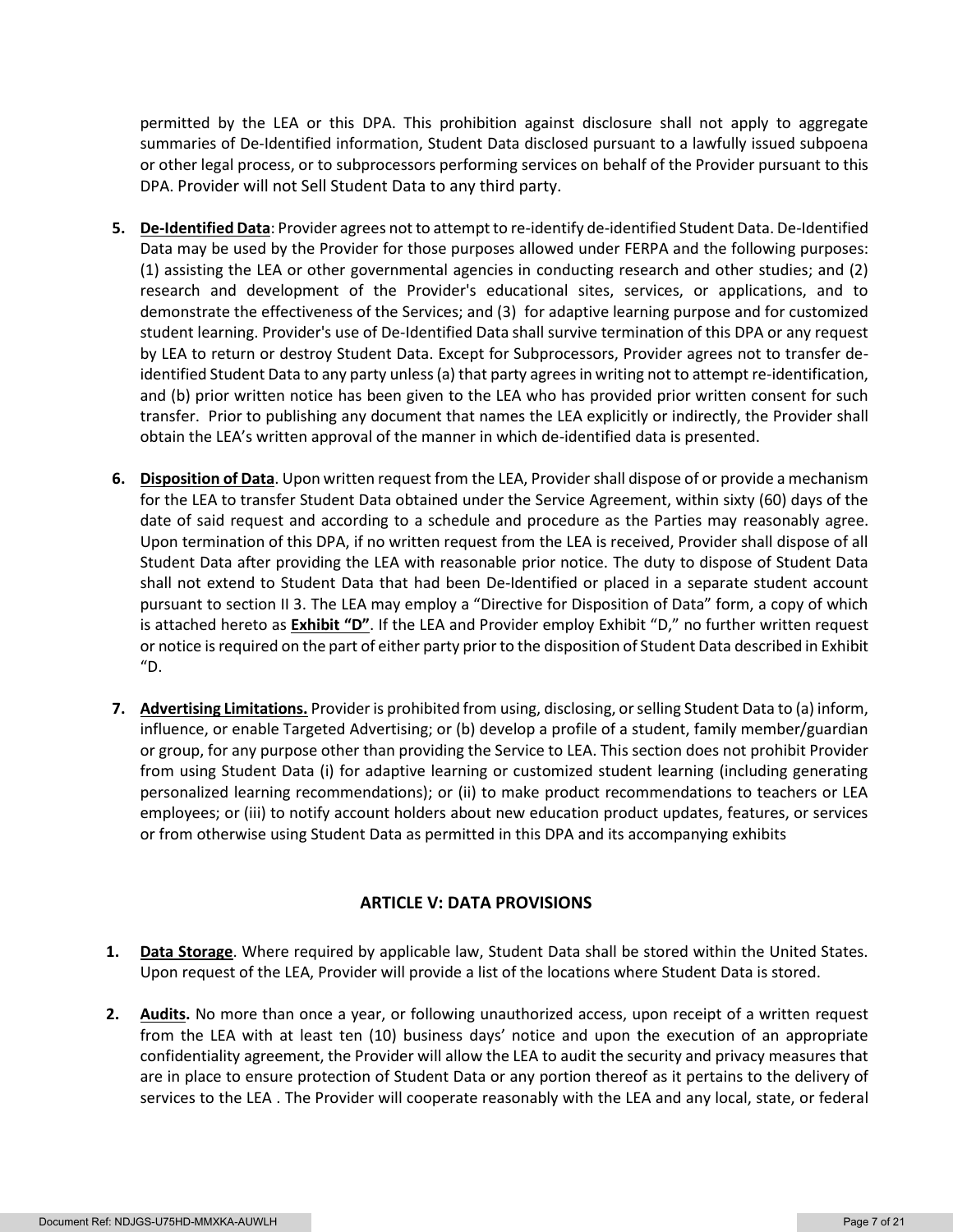agency with oversight authority or jurisdiction in connection with any audit or investigation of the Provider and/or delivery of Services to students and/or LEA, and shall provide reasonable access to the Provider's facilities, staff, agents and LEA's Student Data and all records pertaining to the Provider, LEA and delivery of Services to the LEA. Failure to reasonably cooperate shall be deemed a material breach of the DPA.

- **3. Data Security**. The Provider agrees to utilize administrative, physical, and technical safeguards designed to protect Student Data from unauthorized access, disclosure, acquisition, destruction, use, or modification. The Provider shall adhere to any applicable law relating to data security. The provider shall implement an adequate Cybersecurity Framework based on one of the nationally recognized standards set forth set forth in **Exhibit "F"**. Exclusions, variations, or exemptions to the identified Cybersecurity Framework must be detailed in an attachment to **Exhibit "H"**. Additionally, Provider may choose to further detail its security programs and measures that augment or are in addition to the Cybersecurity Framework in **Exhibit "F"**. Provider shall provide, in the Standard Schedule to the DPA, contact information of an employee who LEA may contact if there are any data security concerns or questions.
- **4. Data Breach**. In the event of an unauthorized release, disclosure or acquisition of Student Data that compromises the security, confidentiality or integrity of the Student Data maintained by the Provider the Provider shall provide notification to LEA within seventy-two (72) hours of confirmation of the incident, unless notification within this time limit would disrupt investigation of the incident by law enforcement. In such an event, notification shall be made within a reasonable time after the incident. Provider shall follow the following process:
	- (1) The security breach notification described above shall include, at a minimum, the following information to the extent known by the Provider and as it becomes available:
		- i. The name and contact information of the reporting LEA subject to this section.
		- ii. A list of the types of personal information that were or are reasonably believed to have been the subject of a breach.
		- iii. If the information is possible to determine at the time the notice is provided, then either (1) the date of the breach, (2) the estimated date of the breach, or (3) the date range within which the breach occurred. The notification shall also include the date of the notice.
		- iv. Whether the notification was delayed as a result of a law enforcement investigation, if that information is possible to determine at the time the notice is provided; and
		- v. A general description of the breach incident, if that information is possible to determine at the time the notice is provided.
	- (2) Provider agrees to adhere to all federal and state requirements with respect to a data breach related to the Student Data, including, when appropriate or required, the required responsibilities and procedures for notification and mitigation of any such data breach.
	- (3) Provider further acknowledges and agrees to have a written incident response plan that reflects best practices and is consistent with industry standards and federal and state law for responding to a data breach, breach of security, privacy incident or unauthorized acquisition or use of Student Data or any portion thereof, including personally identifiable information and agrees to provide LEA, upon request, with a summary of said written incident response plan.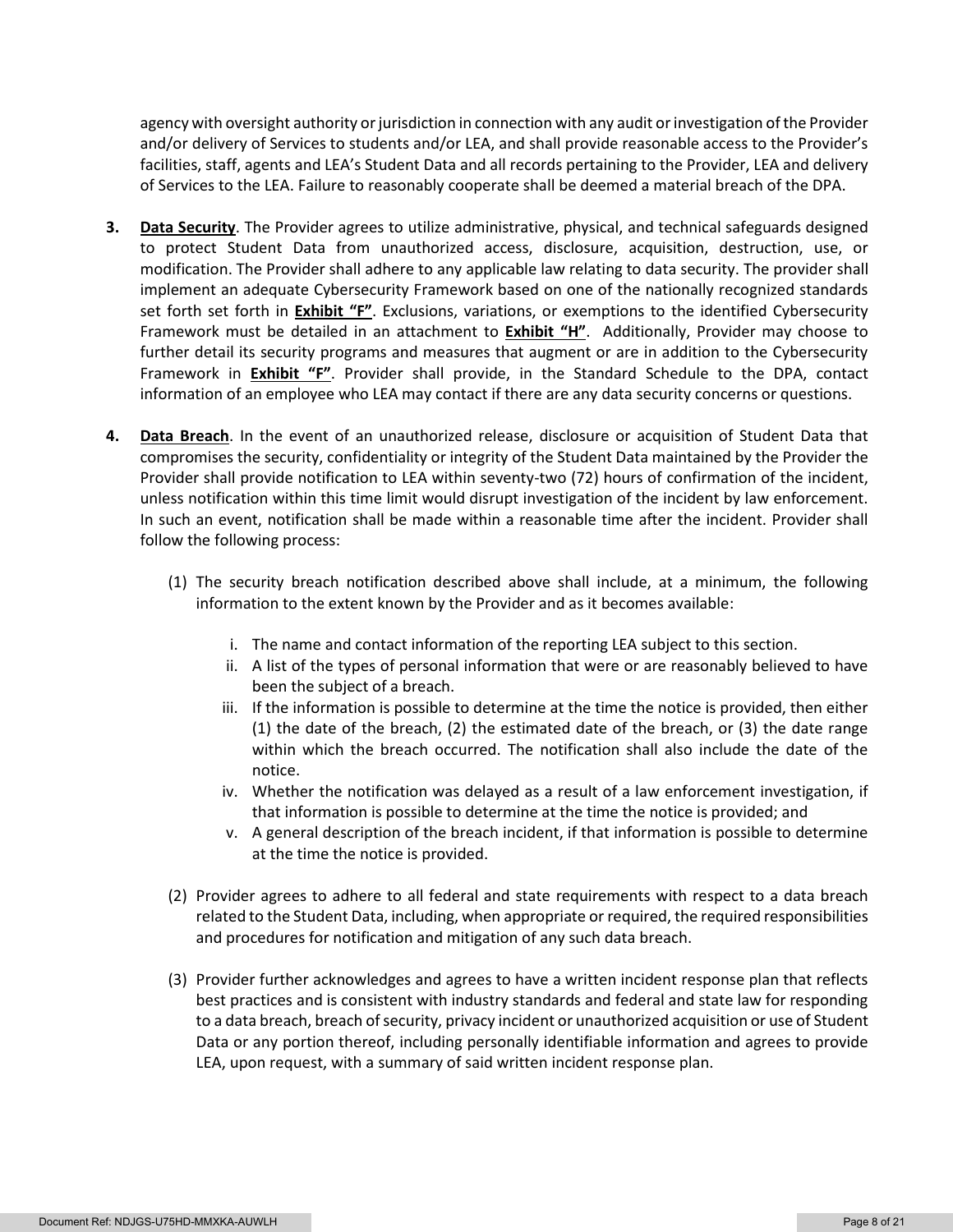- (4) LEA shall provide notice and facts surrounding the breach to the affected students, parents or guardians.
- (5) In the event of a breach originating from LEA's use of the Service, Provider shall cooperate with LEA to the extent necessary to expeditiously secure Student Data.

#### **ARTICLE VI: GENERAL OFFER OF TERMS**

Provider may, by signing the attached form of "General Offer of Privacy Terms" (General Offer, attached hereto as **Exhibit "E"**), be bound by the terms of **Exhibit "E"** to any other LEA who signs the acceptance on said Exhibit. The form is limited by the terms and conditions described therein.

#### **ARTICLE VII: MISCELLANEOUS**

- **1. Termination**. In the event that either Party seeks to terminate this DPA, they may do so by mutual written consent so long as the Service Agreement has lapsed or has been terminated. Either party may terminate this DPA and any service agreement or contract if the other party breaches any terms of this DPA.
- **2. Effect of Termination Survival**. If the Service Agreement is terminated, the Provider shall destroy all of LEA's Student Data pursuant to Article IV, section 6.
- **3. Priority of Agreements**. This DPA shall govern the treatment of Student Data in order to comply with the privacy protections, including those found in FERPA and all applicable privacy statutes identified in this DPA. In the event there is conflict between the terms of the DPA and the Service Agreement, Terms of Service, Privacy Policies, or with any other bid/RFP, license agreement, or writing, the terms of this DPA shall apply and take precedence. In the event of a conflict between Exhibit H, the SDPC Standard Clauses, and/or the Supplemental State Terms, Exhibit H will control, followed by the Supplemental State Terms. Except as described in this paragraph herein, all other provisions of the Service Agreement shall remain in effect.
- **4. Entire Agreement**. This DPA and the Service Agreement constitute the entire agreement of the Parties relating to the subject matter hereof and supersedes all prior communications, representations, or agreements, oral or written, by the Parties relating thereto. This DPA may be amended and the observance of any provision of this DPA may be waived (either generally or in any particular instance and either retroactively or prospectively) only with the signed written consent of both Parties. Neither failure nor delay on the part of any Party in exercising any right, power, or privilege hereunder shall operate as a waiver of such right, nor shall any single or partial exercise of any such right, power, or privilege preclude any further exercise thereof or the exercise of any other right, power, or privilege.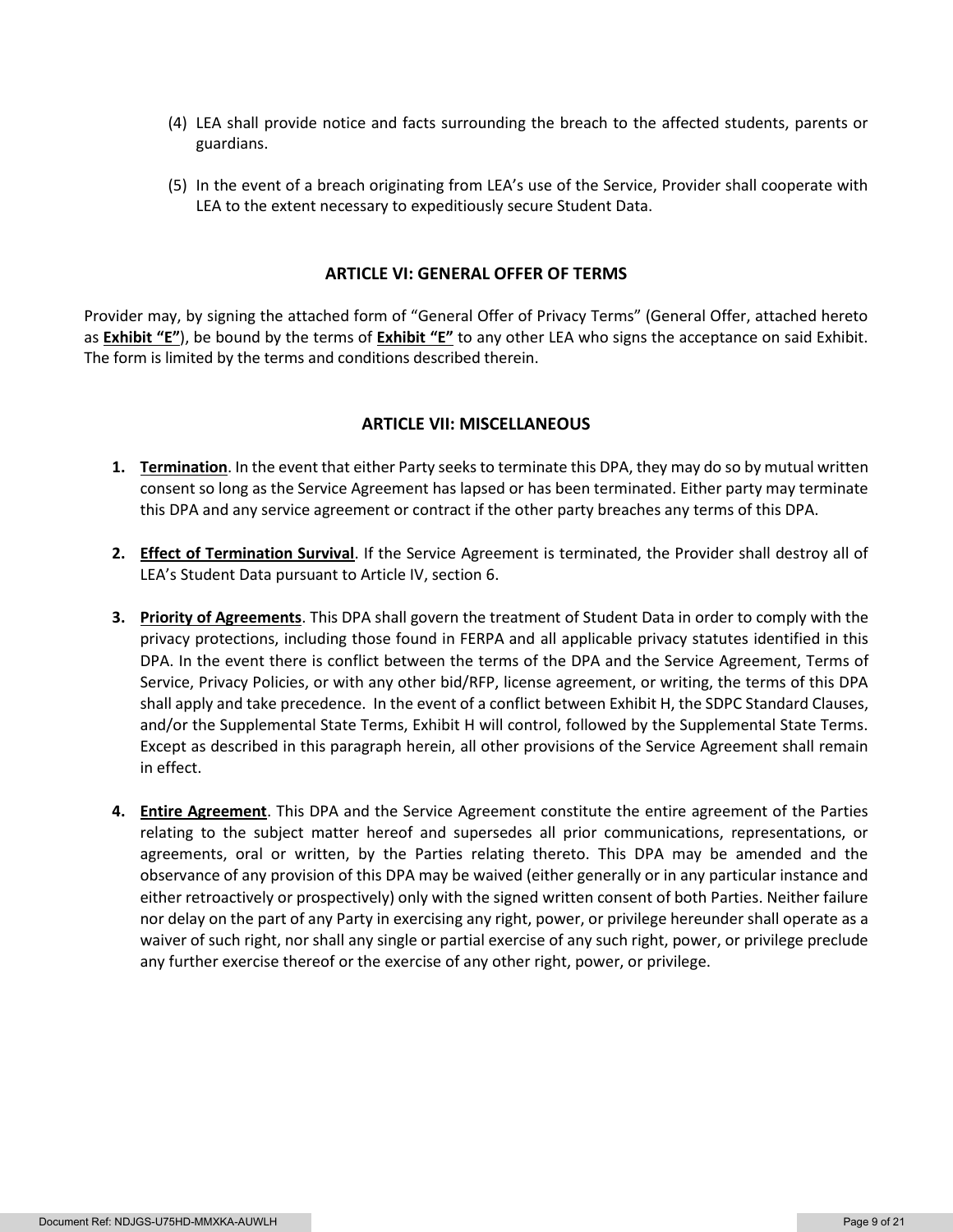- **5. Severability**. Any provision of this DPA that is prohibited or unenforceable in any jurisdiction shall, as to such jurisdiction, be ineffective to the extent of such prohibition or unenforceability without invalidating the remaining provisions of this DPA, and any such prohibition or unenforceability in any jurisdiction shall not invalidate or render unenforceable such provision in any other jurisdiction. Notwithstanding the foregoing, if such provision could be more narrowly drawn so as not to be prohibited or unenforceable in such jurisdiction while, at the same time, maintaining the intent of the Parties, it shall, as to such jurisdiction, be so narrowly drawn without invalidating the remaining provisions of this DPA or affecting the validity or enforceability of such provision in any other jurisdiction.
- **6. Governing Law; Venue and Jurisdiction**. THIS DPA WILL BE GOVERNED BY AND CONSTRUED IN ACCORDANCE WITH THE LAWS OF THE STATE OF THE LEA, WITHOUT REGARD TO CONFLICTS OF LAW PRINCIPLES. EACH PARTY CONSENTS AND SUBMITS TO THE SOLE AND EXCLUSIVE JURISDICTION TO THE STATE AND FEDERAL COURTS FOR THE COUNTY OF THE LEA FOR ANY DISPUTE ARISING OUT OF OR RELATING TO THIS DPA OR THE TRANSACTIONS CONTEMPLATED HEREBY.
- **7. Successors Bound**: This DPA is and shall be binding upon the respective successors in interest to Provider in the event of a merger, acquisition, consolidation or other business reorganization or sale of all or substantially all of the assets of such business In the event that the Provider sells, merges, or otherwise disposes of its business to a successor during the term of this DPA, the Provider shall provide written notice to the LEA no later than sixty (60) days after the closing date of sale, merger, or disposal. Such notice shall include a written, signed assurance that the successor will assume the obligations of the DPA and any obligations with respect to Student Data within the Service Agreement. The LEA has the authority to terminate the DPA if it disapproves of the successor to whom the Provider is selling, merging, or otherwise disposing of its business.
- **8. Authority.** Each party represents that it is authorized to bind to the terms of this DPA, including confidentiality and destruction of Student Data and any portion thereof contained therein, all related or associated institutions, individuals, employees or contractors who may have access to the Student Data and/or any portion thereof.
- **9. Waiver**. No delay or omission by either party to exercise any right hereunder shall be construed as a waiver of any such right and both parties reserve the right to exercise any such right from time to time, as often as may be deemed expedient.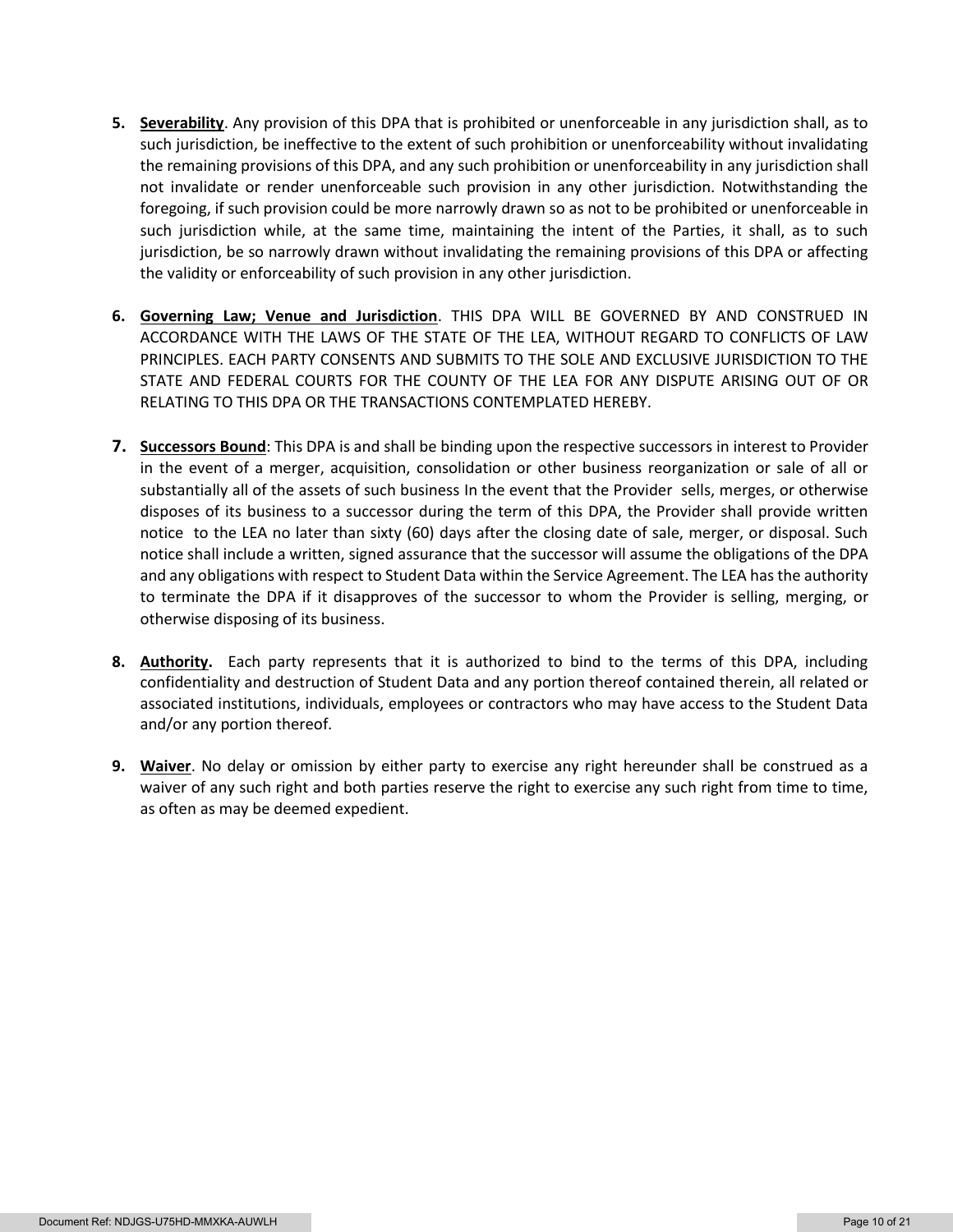### **EXHIBIT "A" DESCRIPTION OF SERVICES**

# [INSERT DETAILED DESCRIPTION OF PRODUCTS AND SERVICES HERE. IF MORE THAN ONE PRODUCT (RESOURCE) OR SERVICE IS INCLUDED, LIST EACH PRODUCT (RESOURCE) HERE]

Carnegie Learning Mathia Mathia X EMC Publishing Fast ForWord All other online Carnegie Learning products and resources



I have reviewed and completed Exhibit A. (which includes adding all resources under your company's catalog that will be covered by this DPA)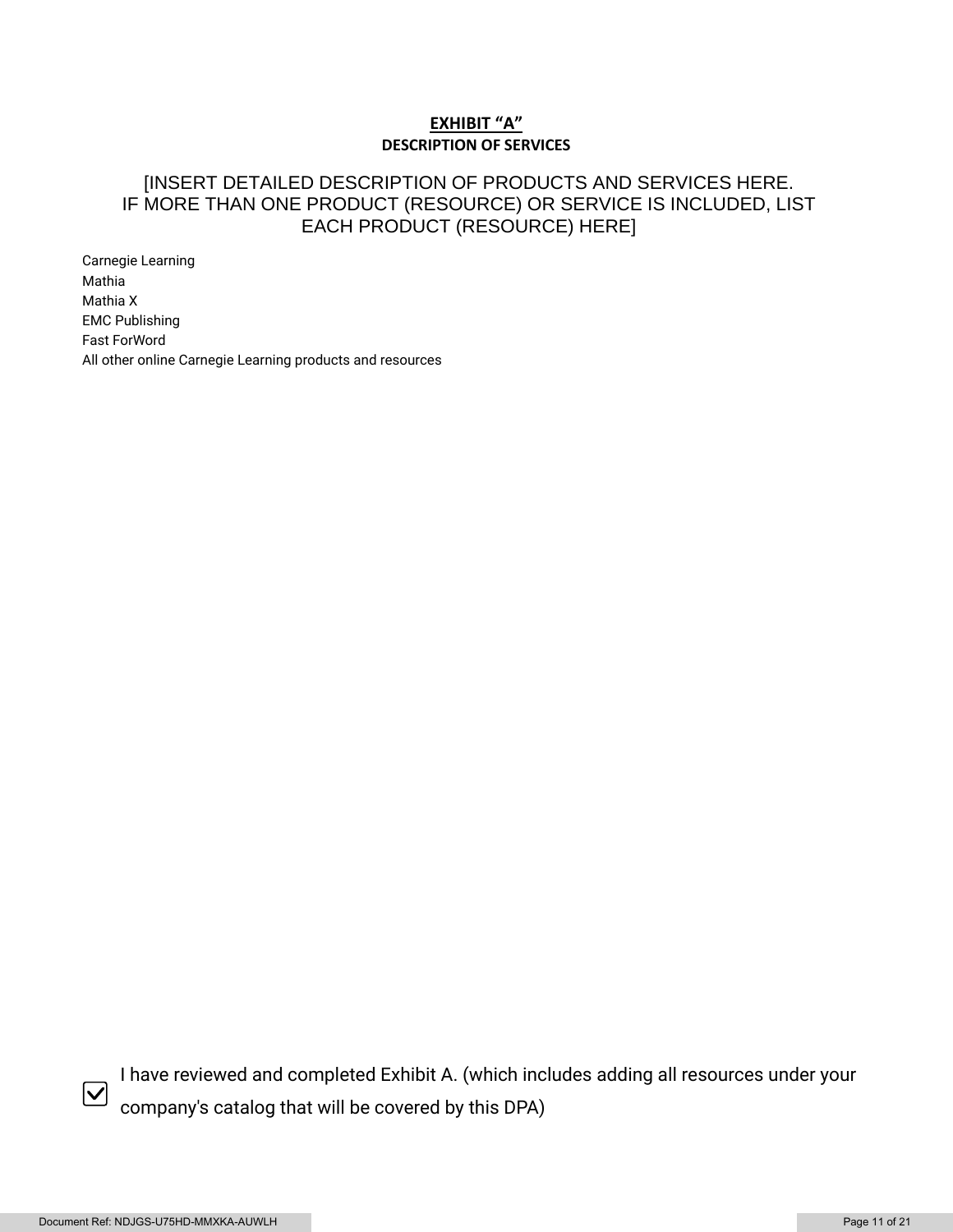# **EXHIBIT "B" SCHEDULE OF DATA**

| <b>Category of Data</b>           | <b>Elements</b>                                                         | <b>Check if Used</b><br>by Your System |
|-----------------------------------|-------------------------------------------------------------------------|----------------------------------------|
| <b>Application Technology</b>     | IP Addresses of users, Use of cookies, etc.                             |                                        |
| Meta Data                         | Other application technology meta data-Please specify:                  |                                        |
| <b>Application Use Statistics</b> | Meta data on user interaction with application                          | $\blacktriangledown$                   |
| Assessment                        | Standardized test scores                                                |                                        |
|                                   | Observation data                                                        |                                        |
|                                   | Other assessment data-Please specify:                                   |                                        |
| Attendance                        | Student school (daily) attendance data                                  |                                        |
|                                   | Student class attendance data                                           |                                        |
| Communications                    | Online communications captured (emails, blog entries)                   |                                        |
| Conduct                           | Conduct or behavioral data                                              |                                        |
| Demographics                      | Date of Birth                                                           |                                        |
|                                   | Place of Birth                                                          |                                        |
|                                   | Gender                                                                  |                                        |
|                                   | Ethnicity or race                                                       |                                        |
|                                   | Language information (native, or primary language spoken by<br>student) |                                        |
|                                   | Other demographic information-Please specify:                           |                                        |
| Enrollment                        | Student school enrollment                                               | ∣✓                                     |
|                                   | Student grade level                                                     |                                        |
|                                   | Homeroom                                                                |                                        |
|                                   | Guidance counselor                                                      |                                        |
|                                   | Specific curriculum programs                                            |                                        |
|                                   | Year of graduation                                                      |                                        |
|                                   | Other enrollment information-Please specify:                            |                                        |
| Parent/Guardian Contact           | Address                                                                 |                                        |
| Information                       | Email                                                                   |                                        |
|                                   | Phone                                                                   |                                        |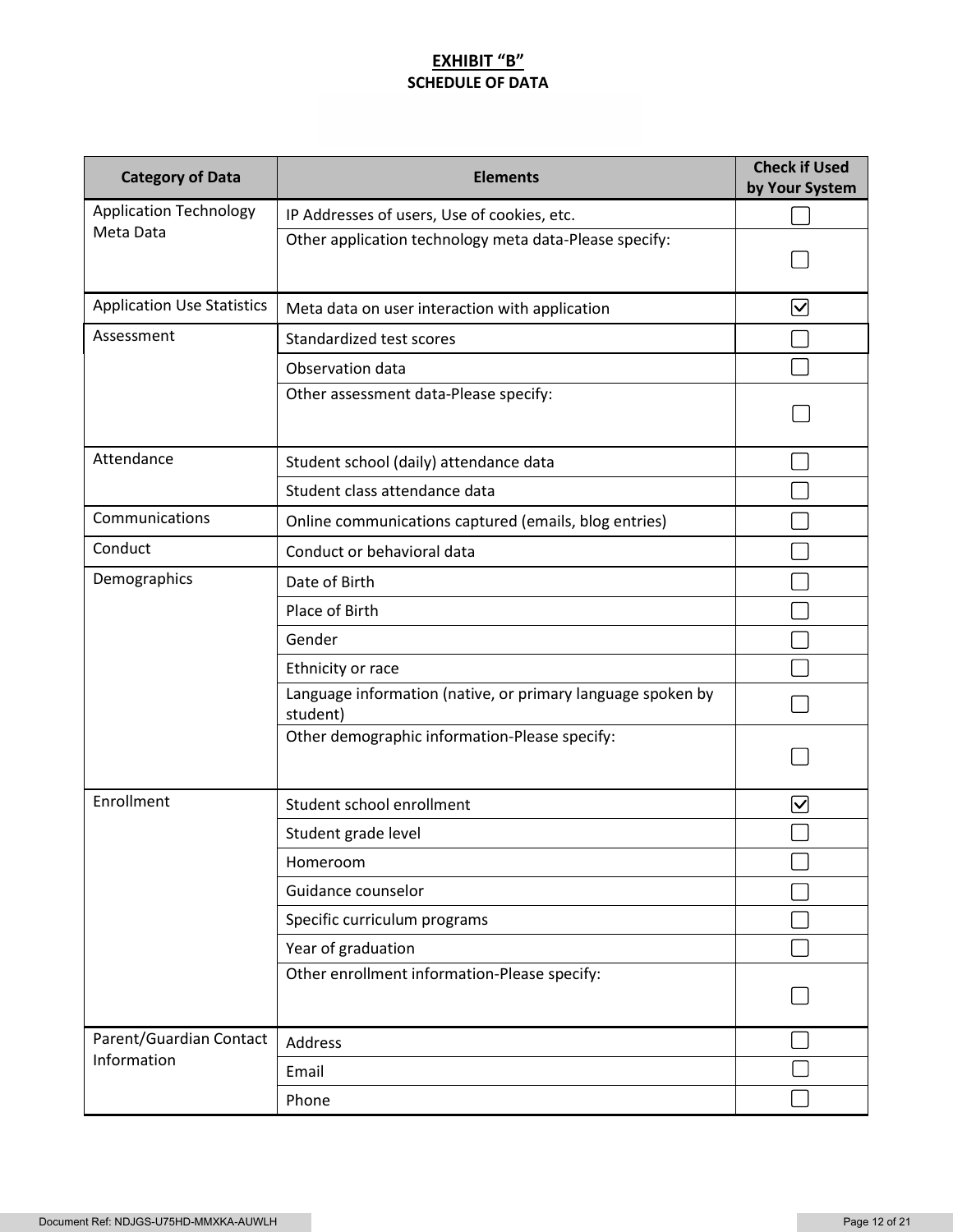| <b>Category of Data</b>              | <b>Elements</b>                                                                                                              | <b>Check if Used</b><br>by Your System |
|--------------------------------------|------------------------------------------------------------------------------------------------------------------------------|----------------------------------------|
| Parent/Guardian ID                   | Parent ID number (created to link parents to students)                                                                       |                                        |
| Parent/Guardian Name                 | First and/or Last                                                                                                            |                                        |
| Schedule                             | Student scheduled courses                                                                                                    |                                        |
|                                      | Teacher names                                                                                                                | $\overline{\mathsf{v}}$                |
| Special Indicator                    | English language learner information                                                                                         |                                        |
|                                      | Low income status                                                                                                            |                                        |
|                                      | Medical alerts/ health data                                                                                                  |                                        |
|                                      | Student disability information                                                                                               |                                        |
|                                      | Specialized education services (IEP or 504)                                                                                  |                                        |
|                                      | Living situations (homeless/foster care)                                                                                     |                                        |
|                                      | Other indicator information-Please specify:                                                                                  |                                        |
| <b>Student Contact</b>               | <b>Address</b>                                                                                                               |                                        |
| Information                          | Email                                                                                                                        |                                        |
|                                      | Phone                                                                                                                        |                                        |
| <b>Student Identifiers</b>           | Local (School district) ID number                                                                                            |                                        |
|                                      | State ID number                                                                                                              |                                        |
|                                      | Provider/App assigned student ID number                                                                                      | $\overline{\mathsf{v}}$                |
|                                      | Student app username                                                                                                         | $\bm \nabla$                           |
|                                      | Student app passwords                                                                                                        | $\blacktriangledown$                   |
| <b>Student Name</b>                  | First and/or Last                                                                                                            |                                        |
| Student In App<br>Performance        | Program/application performance (typing program-student<br>types 60 wpm, reading program-student reads below grade<br>level) | 7∕∖<br>ٽا                              |
| <b>Student Program</b><br>Membership | Academic or extracurricular activities a student may belong to<br>or participate in                                          |                                        |
| <b>Student Survey</b><br>Responses   | Student responses to surveys or questionnaires                                                                               |                                        |
| Student work                         | Student generated content; writing, pictures, etc.                                                                           | $\blacktriangledown$                   |
|                                      | Other student work data -Please specify:                                                                                     |                                        |
| Transcript                           | Student course grades                                                                                                        |                                        |
|                                      | Student course data                                                                                                          |                                        |
|                                      | Student course grades/ performance scores                                                                                    |                                        |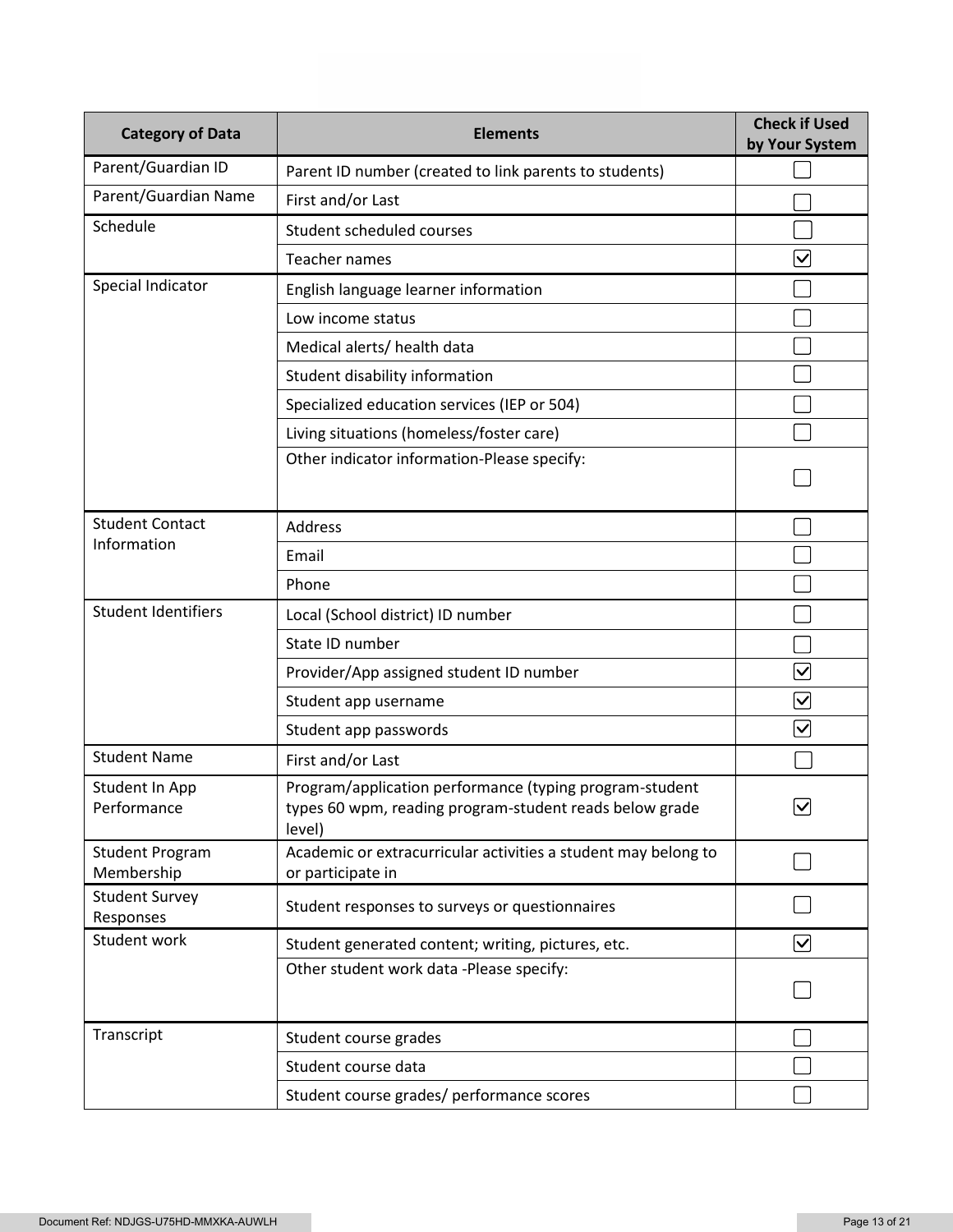| <b>Category of Data</b> | <b>Elements</b>                                                                                                                 | <b>Check if Used</b><br>by Your System |
|-------------------------|---------------------------------------------------------------------------------------------------------------------------------|----------------------------------------|
|                         | Other transcript data - Please specify:                                                                                         |                                        |
|                         |                                                                                                                                 |                                        |
| Transportation          | Student bus assignment                                                                                                          |                                        |
|                         | Student pick up and/or drop off location                                                                                        |                                        |
|                         | Student bus card ID number                                                                                                      |                                        |
|                         | Other transportation data - Please specify:                                                                                     |                                        |
| Other                   | Please list each additional data element used, stored, or<br>collected by your application:                                     |                                        |
| None                    | No Student Data collected at this time. Provider will<br>immediately notify LEA if this designation is no longer<br>applicable. |                                        |

I have reviewed and selected only the Data Elements that we need to collect in order to provide the services.

 $\boxdot$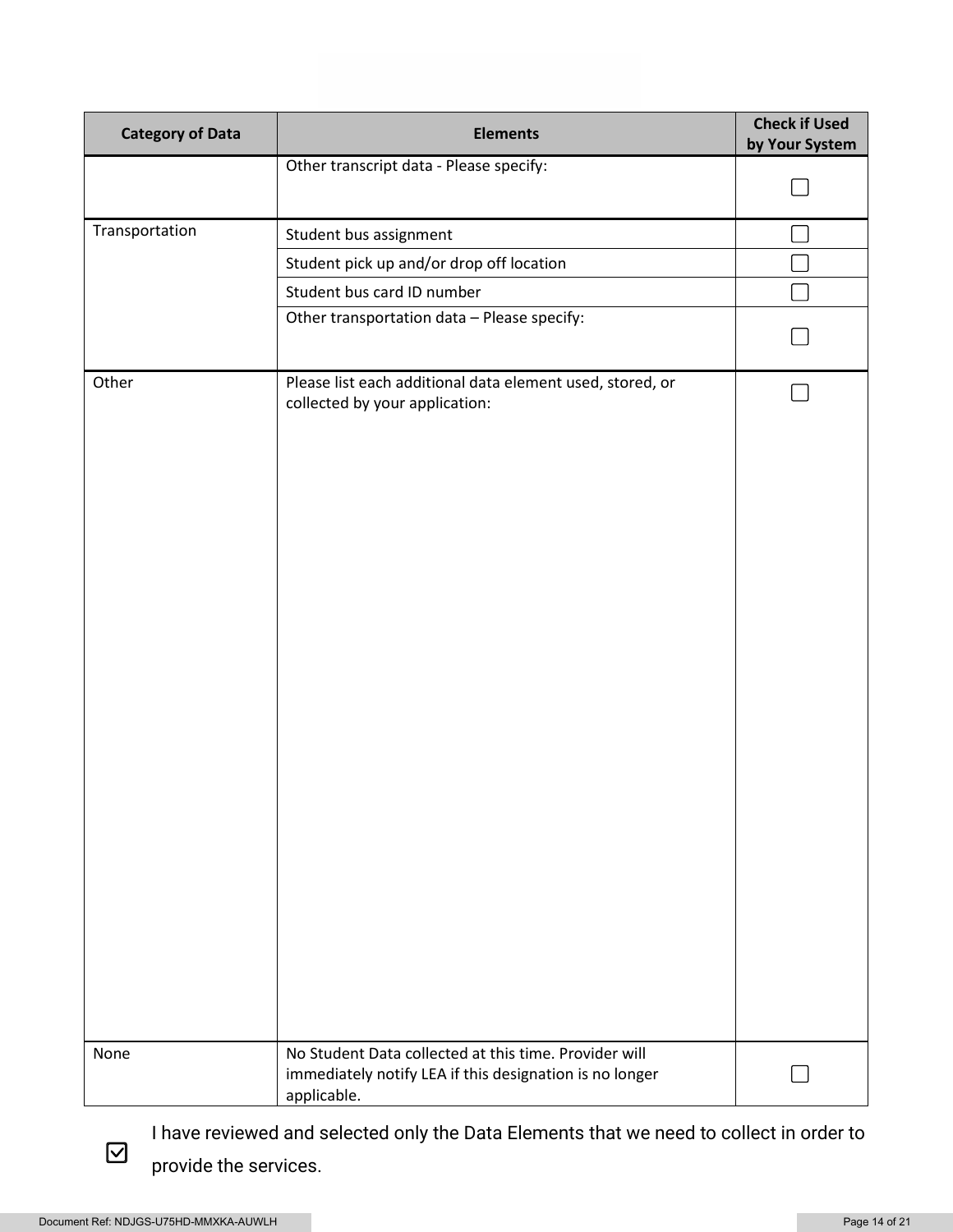# **EXHIBIT "C" DEFINITIONS**

**De-Identified Data and De-Identification**: Records and information are considered to be de-identified when all personally identifiable information has been removed or obscured, such that the remaining information does not reasonably identify a specific individual, including, but not limited to, any information that, alone or in combination is linkable to a specific student and provided that the educational agency, or other party, has made a reasonable determination that a student's identity is not personally identifiable, taking into account reasonable available information.

**Educational Records**: Educational Records are records, files, documents, and other materials directly related to a student and maintained by the school or local education agency, or by a person acting for such school or local education agency, including but not limited to, records encompassing all the material kept in the student's cumulative folder, such as general identifying data, records of attendance and of academic work completed, records of achievement, and results of evaluative tests, health data, disciplinary status, test protocols and individualized education programs.

**Metadata**: means information that provides meaning and context to other data being collected; including, but not limited to: date and time records and purpose of creation Metadata that have been stripped of all direct and indirect identifiers are not considered Personally Identifiable Information.

**Operator**: means the operator of an internet website, online service, online application, or mobile application with actual knowledge that the site, service, or application is used for K–12 school purposes. Any entity that operates an internet website, online service, online application, or mobile application that has entered into a signed, written agreement with an LEA to provide a service to that LEA shall be considered an "operator" for the purposes of this section.

**Originating** LEA: An LEA who originally executes the DPA in its entirety with the Provider.

**Provider**: For purposes of the DPA, the term "Provider" means provider of digital educational software or services, including cloud-based services, for the digital storage, management, and retrieval of Student Data. Within the DPA the term "Provider" includes the term "Third Party" and the term "Operator" as used in applicable state statutes.

**Student Generated Content**: The term "student-generated content" means materials or content created by a student in the services including, but not limited to, essays, research reports, portfolios, creative writing, music or other audio files, photographs, videos, and account information that enables ongoing ownership of student content.

**School Official**: For the purposes of this DPA and pursuant to 34 CFR § 99.31(b), a School Official is a contractor that: (1) Performs an institutional service or function for which the agency or institution would otherwise use employees; (2) Is under the direct control of the agency or institution with respect to the use and maintenance of Student Data including Education Records; and (3) Is subject to 34 CFR § 99.33(a) governing the use and redisclosure of personally identifiable information from Education Records.

**Service Agreement**: Refers to the Contract, Purchase Order or Terms of Service or Terms of Use.

**Student Data**: Student Data includes any data, whether gathered by Provider or provided by LEA or its users, students, or students' parents/guardians, that is descriptive of the student including, but not limited to,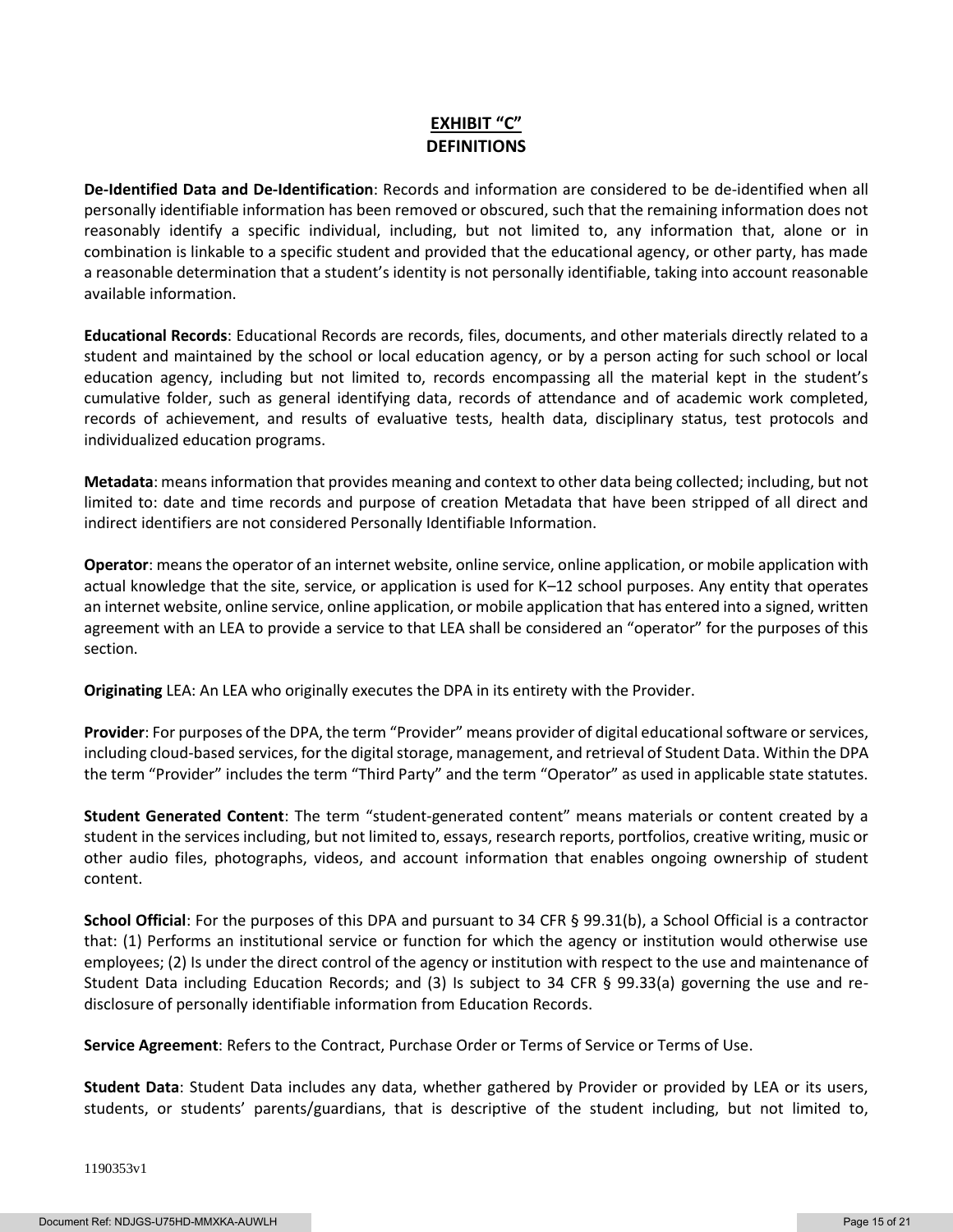information in the student's educational record or email, first and last name, birthdate, home or other physical address, telephone number, email address, or other information allowing physical or online contact, discipline records, videos, test results, special education data, juvenile dependency records, grades, evaluations, criminal records, medical records, health records, social security numbers, biometric information, disabilities, socioeconomic information, individual purchasing behavior or preferences, food purchases, political affiliations, religious information, text messages, documents, student identifiers, search activity, photos, voice recordings, geolocation information, parents' names, or any other information or identification number that would provide information about a specific student. Student Data includes Meta Data. Student Data further includes "personally identifiable information (PII)," as defined in 34 C.F.R. § 99.3 and as defined under any applicable state law. Student Data shall constitute Education Records for the purposes of this DPA, and for the purposes of federal, state, and local laws and regulations. Student Data as specified in **Exhibit "B"** is confirmed to be collected or processed by the Provider pursuant to the Services. Student Data shall not constitute that information that has been anonymized or de-identified, or anonymous usage data regarding a student's use of Provider's services.

**Subprocessor:** For the purposes of this DPA, the term "Subprocessor" (sometimes referred to as the "Subcontractor") means a party other than LEA or Provider, who Provider uses for data collection, analytics, storage, or other service to operate and/or improve its service, and who has access to Student Data.

**Subscribing LEA**: An LEA that was not party to the original Service Agreement and who accepts the Provider's General Offer of Privacy Terms.

**Targeted Advertising:** means presenting an advertisement to a student where the selection of the advertisement is based on Student Data or inferred over time from the usage of the operator's Internet web site, online service or mobile application by such student or the retention of such student's online activities or requests over time for the purpose of targeting subsequent advertisements. "Targeted advertising" does not include any advertising to a student on an Internet web site based on the content of the web page or in response to a student's response or request for information or feedback.

**Third Party**: The term "Third Party" means a provider of digital educational software or services, including cloudbased services, for the digital storage, management, and retrieval of Education Records and/or Student Data, as that term is used in some state statutes. However, for the purpose of this DPA, the term "Third Party" when used to indicate the provider of digital educational software or services is replaced by the term "Provider."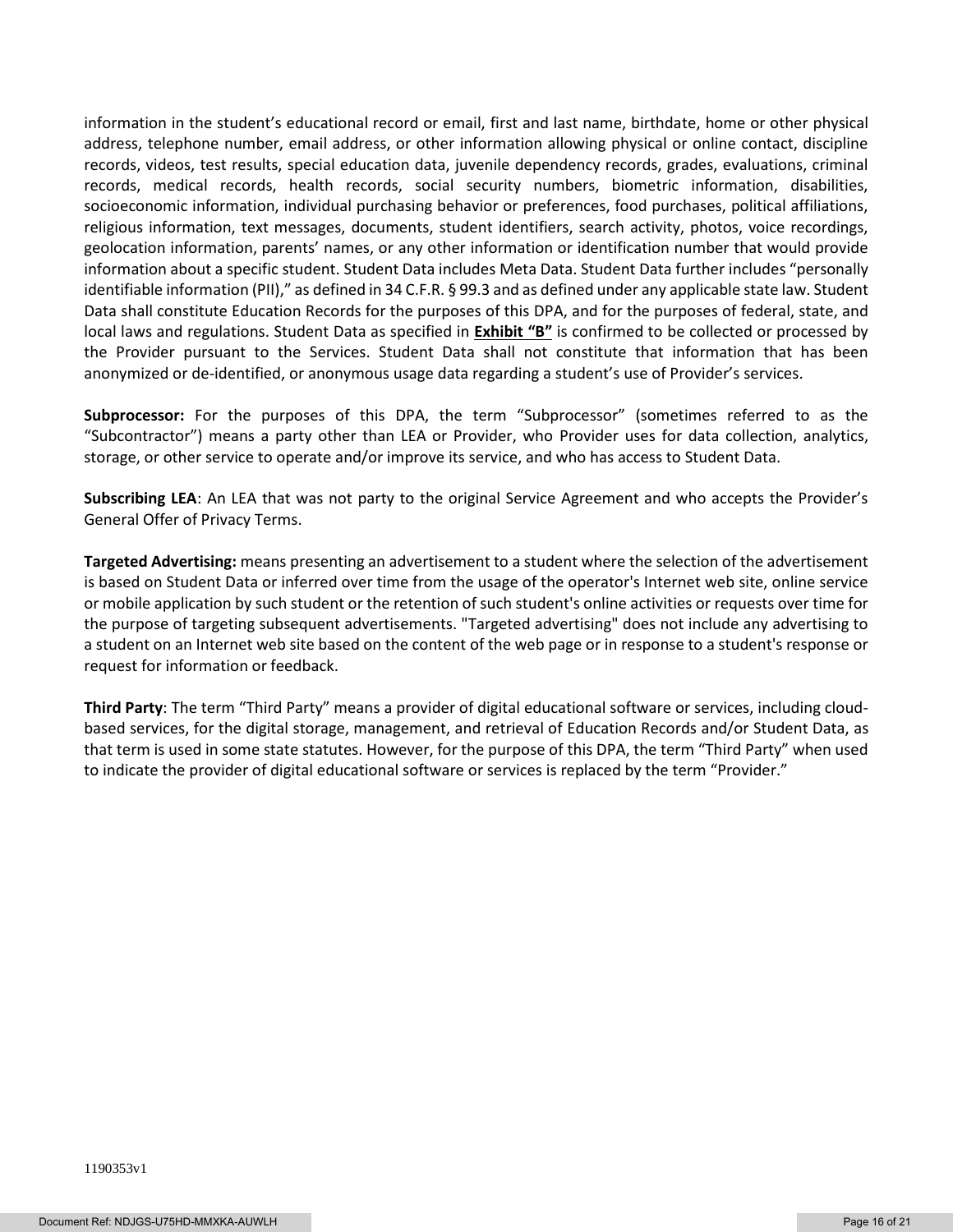### **EXHIBIT "D" DIRECTIVE FOR DISPOSITION OF DATA**

Provider to dispose of data obtained by Provider

pursuant to the terms of the Service Agreement between LEA and Provider. The terms of the Disposition are set forth below:

1. Extent of Disposition

Disposition is partial. The categories of data to be disposed of are set forth below or are found in an attachment to this Directive:

#### [**Insert categories of data here**]

 $\Box$  Disposition is Complete. Disposition extends to all categories of data.

2. Nature of Disposition

Disposition shall be by destruction or deletion of data.

\_\_\_\_\_\_\_\_\_\_\_\_\_\_\_\_\_\_\_\_\_\_\_\_\_\_\_\_\_\_\_\_\_\_\_\_\_\_\_\_ \_\_\_\_\_\_\_\_\_\_\_\_\_\_\_\_\_\_

\_\_\_\_\_\_\_\_\_\_\_\_\_\_\_\_\_\_\_\_\_\_\_\_\_\_\_\_\_\_\_\_\_\_\_\_\_\_\_\_\_ \_\_\_\_\_\_\_\_\_\_\_\_\_\_

Disposition shall be by a transfer of data. The data shall be transferred to the following site as follows:

[**Insert or attach special instructions**]

3. Schedule of Disposition

Data shall be disposed of by the following date:

As soon as commercially practicable.

\_\_\_\_\_ By

4. Signature

Authorized Representative of LEA Date

5. Verification of Disposition of Data

Authorized Representative of Company **Date**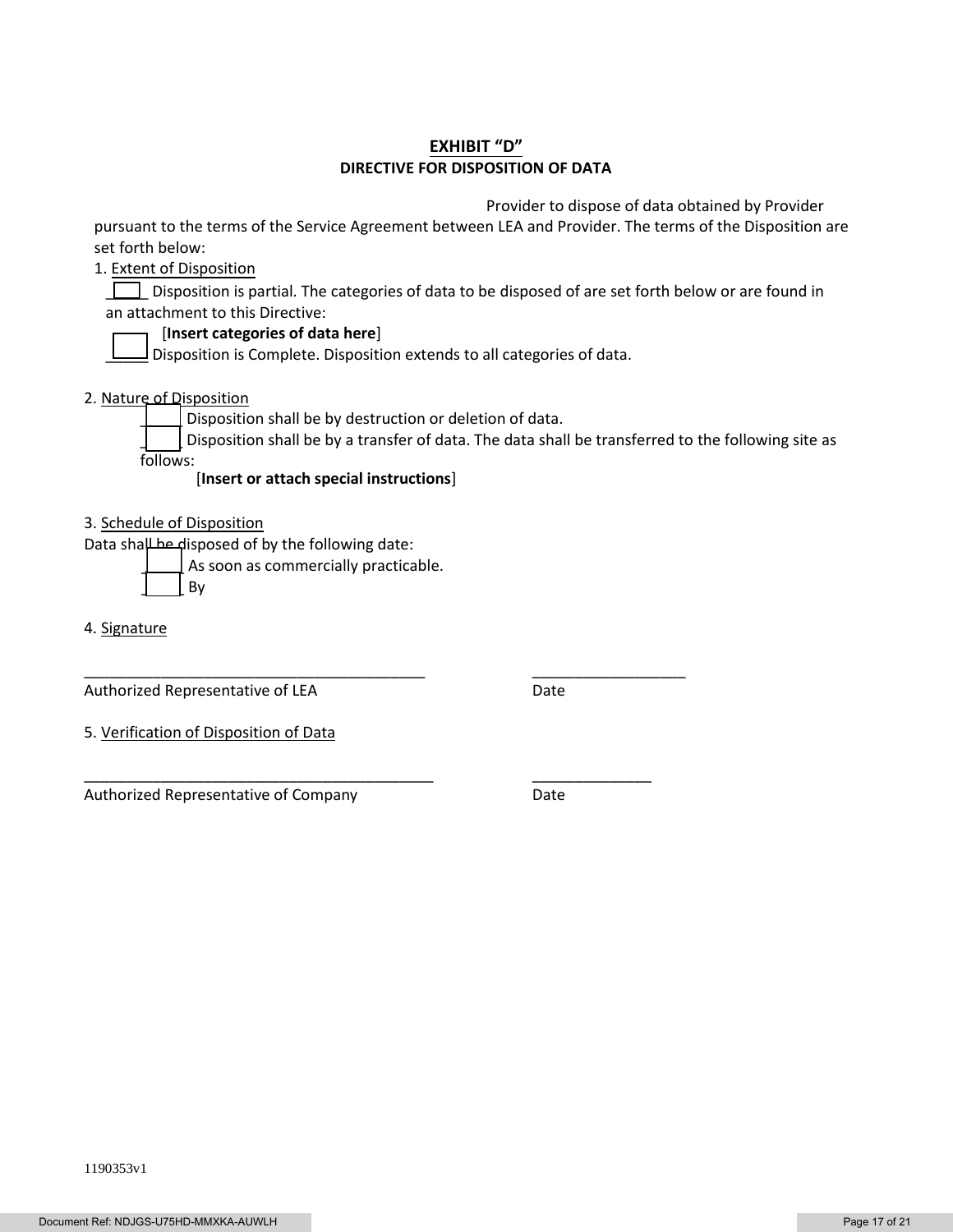**EXHIBIT "E" GENERAL OFFER OF PRIVACY TERMS**

[INTENTIONALLY BLANK]

# **EXHIBIT E IS NOT AVAILABLE**

**PLEASE CONTACT THE PROVIDER OR THE CSPA FOR ADDITIONAL INFORMATION.**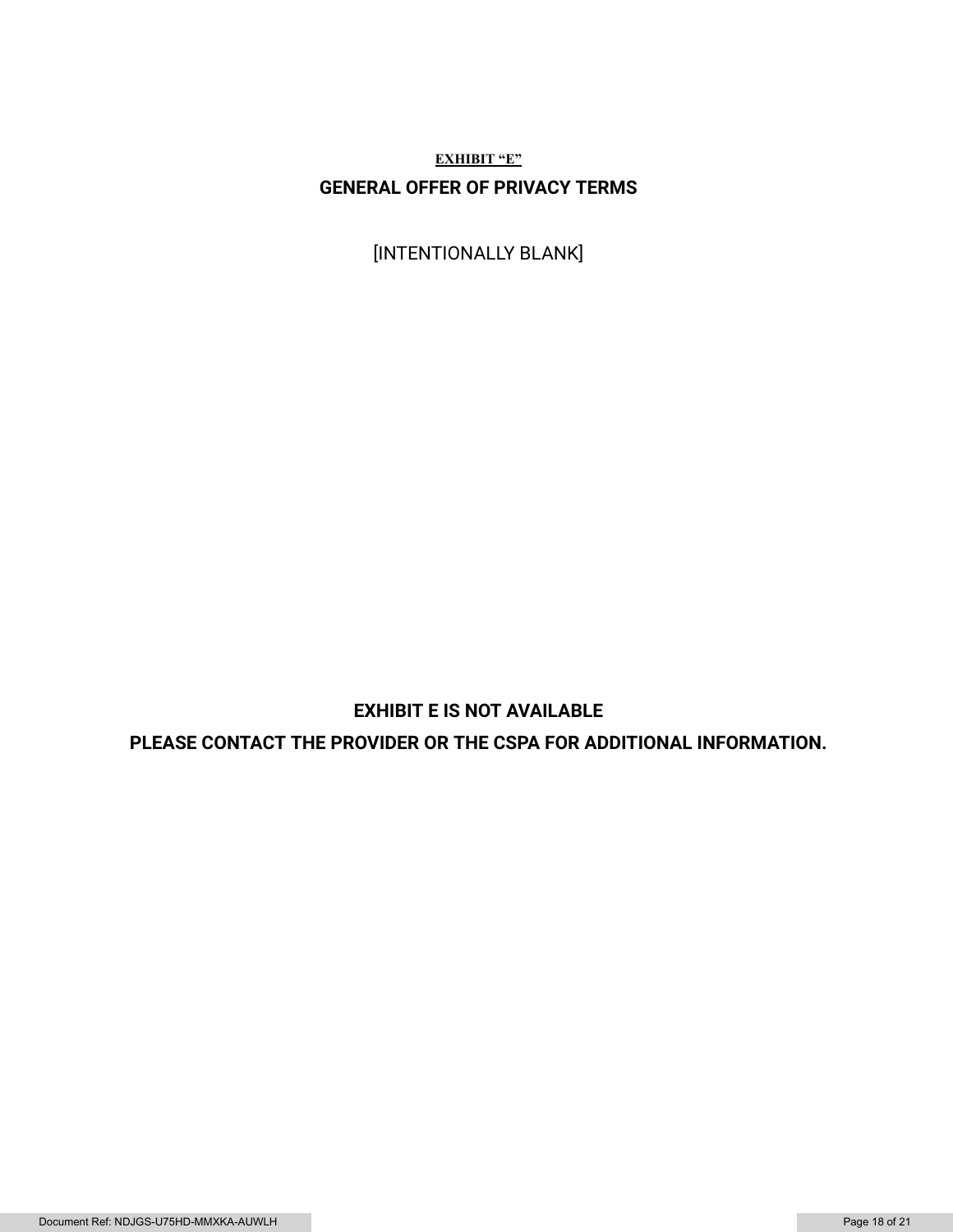### **EXHIBIT "F" DATA SECURITY REQUIREMENTS**

### **Adequate Cybersecurity Frameworks 2/24/2020**

The Education Security and Privacy Exchange ("Edspex") works in partnership with the Student Data Privacy Consortium and industry leaders to maintain a list of known and credible cybersecurity frameworks which can protect digital learning ecosystems chosen based on a set of guiding cybersecurity principles\* ("Cybersecurity Frameworks") that may be utilized by Provider .

| <b>MAINTAINING ORGANIZATION/GROUP</b>                                                   | <b>FRAMEWORK(S)</b>                                                                                                                  |
|-----------------------------------------------------------------------------------------|--------------------------------------------------------------------------------------------------------------------------------------|
|                                                                                         |                                                                                                                                      |
| National Institute of Standards and<br>Technology                                       | NIST Cybersecurity Framework Version 1.1                                                                                             |
| National Institute of Standards and<br>Technology                                       | NIST SP 800-53, Cybersecurity Framework for<br>Improving Critical Infrastructure Cybersecurity<br>(CSF), Special Publication 800-171 |
| International Standards Organization                                                    | Information technology - Security techniques<br>- Information security management systems<br>(ISO 27000 series)                      |
| Secure Controls Framework Council, LLC                                                  | Security Controls Framework (SCF)                                                                                                    |
| Center for Internet Security                                                            | CIS Critical Security Controls (CSC, CIS Top 20)                                                                                     |
| Office of the Under Secretary of Defense for<br>Acquisition and Sustainment (OUSD(A&S)) | <b>Cybersecurity Maturity Model Certification</b><br>(CMMC, ~FAR/DFAR)                                                               |

Cybersecurity Frameworks

*Please visi[t http://www.edspex.org](http://www.edspex.org/) for further details about the noted frameworks.*

\*Cybersecurity Principles used to choose the Cybersecurity Frameworks are located here

N/A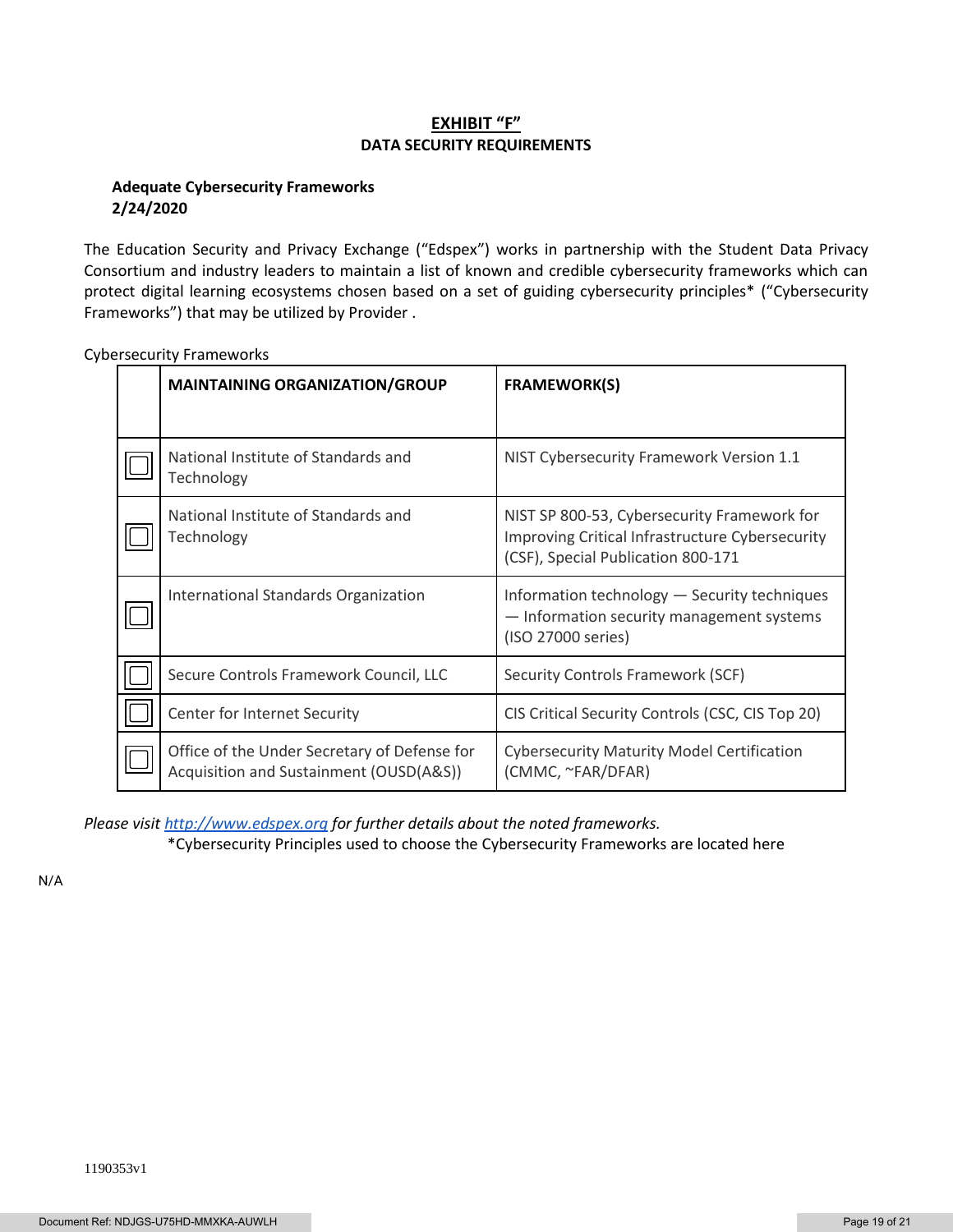# **EXHIBIT "G"**

## **Supplemental SDPC State Terms for California**

### **Version 1.0**

This Amendment for SDPC State Terms for California ("**Amendment**") is entered into on the date of full execution (the "**Effective Date**") and is incorporated into and made a part of the Student Data Privacy Agreement ("**DPA**") by and between:

, located at Newhall School District 25375 Orchard Village RD STE 200 Valencia California <sup>91355</sup> (the "**Local Education Agency**" or "**LEA**") and , located at (the "**Provide**r"). All capitalized terms not otherwise defined herein shall have the meaning set forth in the DPA. 501 Grant Street, Pittsburgh, PA 15219 Carnegie Learning, Inc.

**WHEREAS**, the Provider is providing educational or digital services to LEA, which services include: (a) cloud-based services for the digital storage, management, and retrieval of pupil records; and/or (b) digital educational software that authorizes Provider to access, store, and use pupil records; and

**WHEREAS**, the Provider and LEA recognize the need to protect personally identifiable student information and other regulated data exchanged between them as required by applicable laws and regulations, such as the Family Educational Rights and Privacy Act ("**FERPA**") at 20 U.S.C. § 1232g (34 C.F.R. Part 99); the Protection of Pupil Rights Amendment ("**PPRA**") at 20 U.S.C. §1232h; and the Children's Online Privacy Protection Act ("**COPPA**") at 15 U.S.C. § 6501-6506 (16 C.F.R. Part 312), accordingly, the Provider and LEA have executed the DPA, which establishes their respective obligations and duties in order to comply with such applicable laws; and

**WHEREAS**, the Provider will provide the services to LEA within the State of California and the Parties recognizes the need to protect personally identifiable student information and other regulated data exchanged between them as required by applicable California laws and regulations, such as the Student Online Personal Information Protection Act ("**SOPIPA**") at California Bus. & Prof. Code § 22584; California Assembly Bill 1584 ("**AB 1584**") at California Education Code section 49073.1; and other applicable state privacy laws and regulations; and

**WHEREAS**, the Provider and LEA desire to enter into this Amendment for the purpose of clarifying their respective obligations and duties in order to comply with applicable California state laws and regulations.

**NOW, THEREFORE**, for good and valuable consideration, LEA and Provider agree as follows:

- **1. Term**. The term of this Amendment shall expire on the same date as the DPA, unless otherwise terminated by the Parties.
- **2. Modification to Article IV, Section 7 of the DPA**. Article IV, Section 7 of the DPA (Advertising Limitations) is amended by deleting the stricken text as follows: